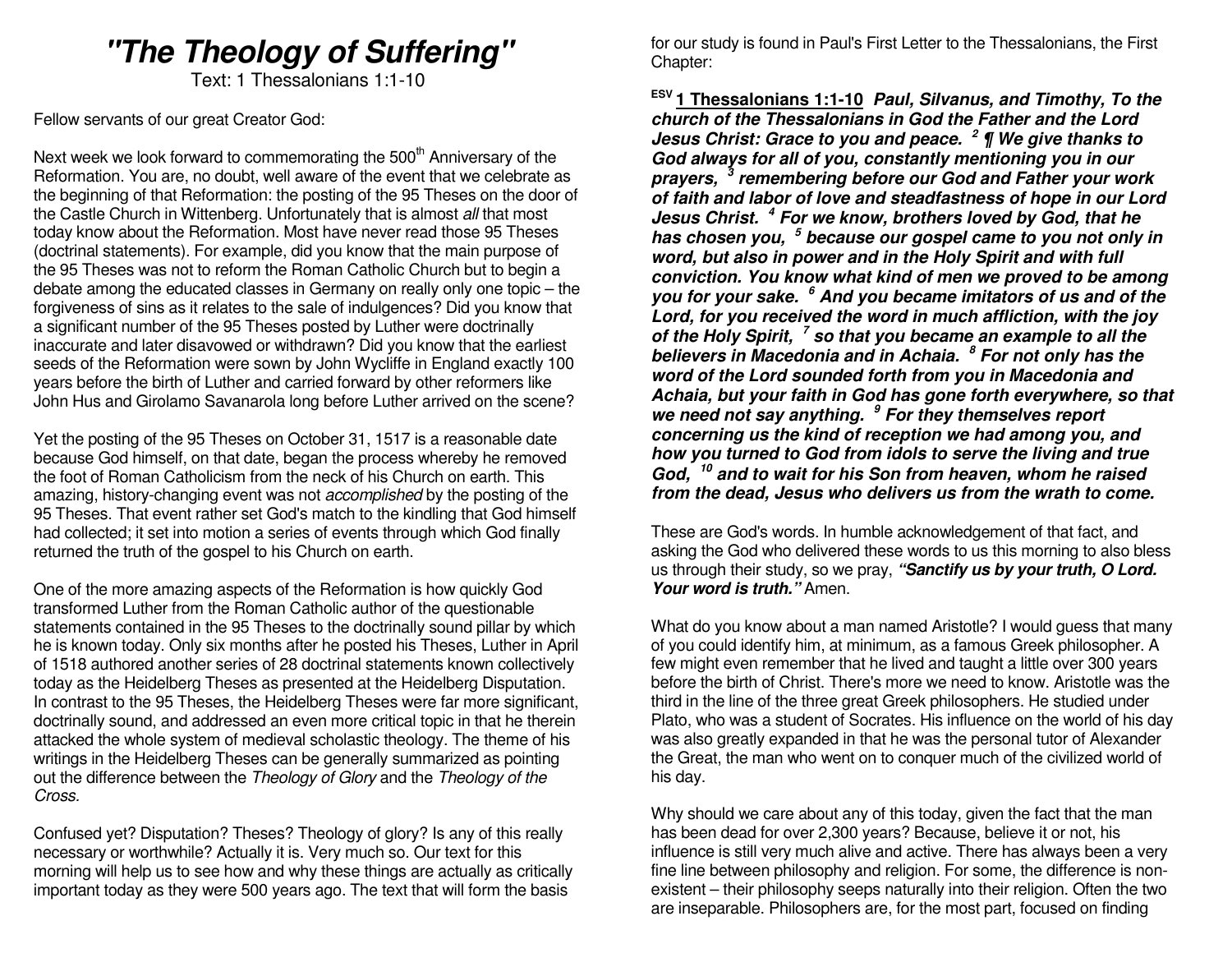the meaning of life – on sifting through all of the available data and developing a system by which they can bring order and understanding to their world. For Aristotle that meant learning all that he could about God not by studying what God has said about himself but by figuring out God's will and intent through the study of world events.

Sounds fairly logical, doesn't it? Even as a child you can figure out whether mom is happy or unhappy by watching her – by observing what she does, how she acts, and what she says. You can also thereby learn something about your own actions by watching mom's. If she's smiling at you, she's probably happy with you and you can be pretty sure that you haven't done anything wrong.

Since that seems to work pretty well for most human interaction, Aristotle made the natural assumption that that would also work for understanding God. In other words, if you make the assumption that God controls what goes on in this life, and things are good in your world, then that must mean that whatever you are doing is pleasing to your God. That seems to be a fairly logical and reasonable worldview, but is it accurate? Not even close.

The basic assumption that Aristotle made is that God operates along the same lines as human beings. That's also how and why his philosophy fails before it even begins. In fact there is little if any correlation or connection between what happens to us in this world and how our God feels about us. Our text for this morning touches on this, but the reference is so subtle, so seemingly minor or unimportant, that it's easy to miss. Hear those words again from verse 6: **And you became imitators of us and of the Lord, for you received the word in much affliction, with the joy of the Holy Spirit, <sup>7</sup> so that you became an example to all the believers in Macedonia and in Achaia.**

You probably caught the words this time (**for you received the word in much affliction**) but does the weight of those simple words yet register? Do you understand how important they are?

This is actually a problem that has plagued human beings of every generation – the idea that God's will can be known through observation. The first example we find in the Bible is probably in the Book of Job. Job's friends were certain that his misfortune had to be the result of some sin that Job had committed. Their counsel to Job was that he needed to identify the sin, to repent of it, and then and only then God would reverse his fortunes. The fact is God allowed Satan to afflict Job for reasons that are fully known only to him. The men of Jesus' day, consciously or not, had also adopted Aristotle's view that God's favor or displeasure could be understood by outward circumstances. You may recall their question to Jesus (recorded in John 9) when they saw a man who was born blind:

**"Rabbi, who sinned, this man or his parents, that he was born blind?"** Jesus' response is telling: **"It was not that this man sinned, or his parents, but that the works of God might be displayed in him."** There are actually two parts to Jesus' answer. The first is that outward conditions or circumstances cannot be used as an indicator of God's pleasure or displeasure. The other part of Jesus' answer is equally as important: "God is in control, but man cannot always recognize or comprehend how every circumstance demonstrates God's will."

Is it really all that important that we understand these basic truths? Absolutely. If you were to adopt Aristotle's view, ask yourself, first of all, what you would come to believe about God by simply observing world events. Would you conclude that God is responsible for both good and evil? Would you conclude that a person had been good if his life was good? Would you conclude that a person was bad if his life was filled with suffering, hardship, and frustration, and that he could change his fortunes by changing his behavior? Would you assume that man could alter his relationship with his God by his own works or actions?

Those who don't know the true God (in this and every generation) would answer yes to every one of these questions – and they would be absolutely dead wrong. Worse still, they would have thereby adopted a damning version of work righteousness – the idea that we can make ourselves lovable in God's sight through our own actions.

While that would obviously be bad enough in itself, adopting Aristotle's philosophy would also cause you to reject the sole path to eternal life. How so? Because adopting the Christian faith nearly always appears to bring about God's great displeasure. Go back to those simple words from this morning's text: **And you became imitators of us and of the Lord, for you received the word in much affliction.** In Aristotle's view, Christianity cannot be pleasing to God because bad things happen to Christians. It's no more complicated than that. In fact if you want to know how to please God, look for those who enjoy earthly success, and then just do what they do.

Let me throw out just a couple names to demonstrate just how silly that idea really is: Hugh Heffner, Harvey Weinstein, Joseph Stalin, and Adolf Hitler. Though there were and are countless others, you get the point: temporal power and wealth have no bearing on how God regards a human being or his actions. And yet that is exactly the view that had been adopted by the church of Luther's day, and that is precisely the error that he attacked in his 28 Heidelberg Theses.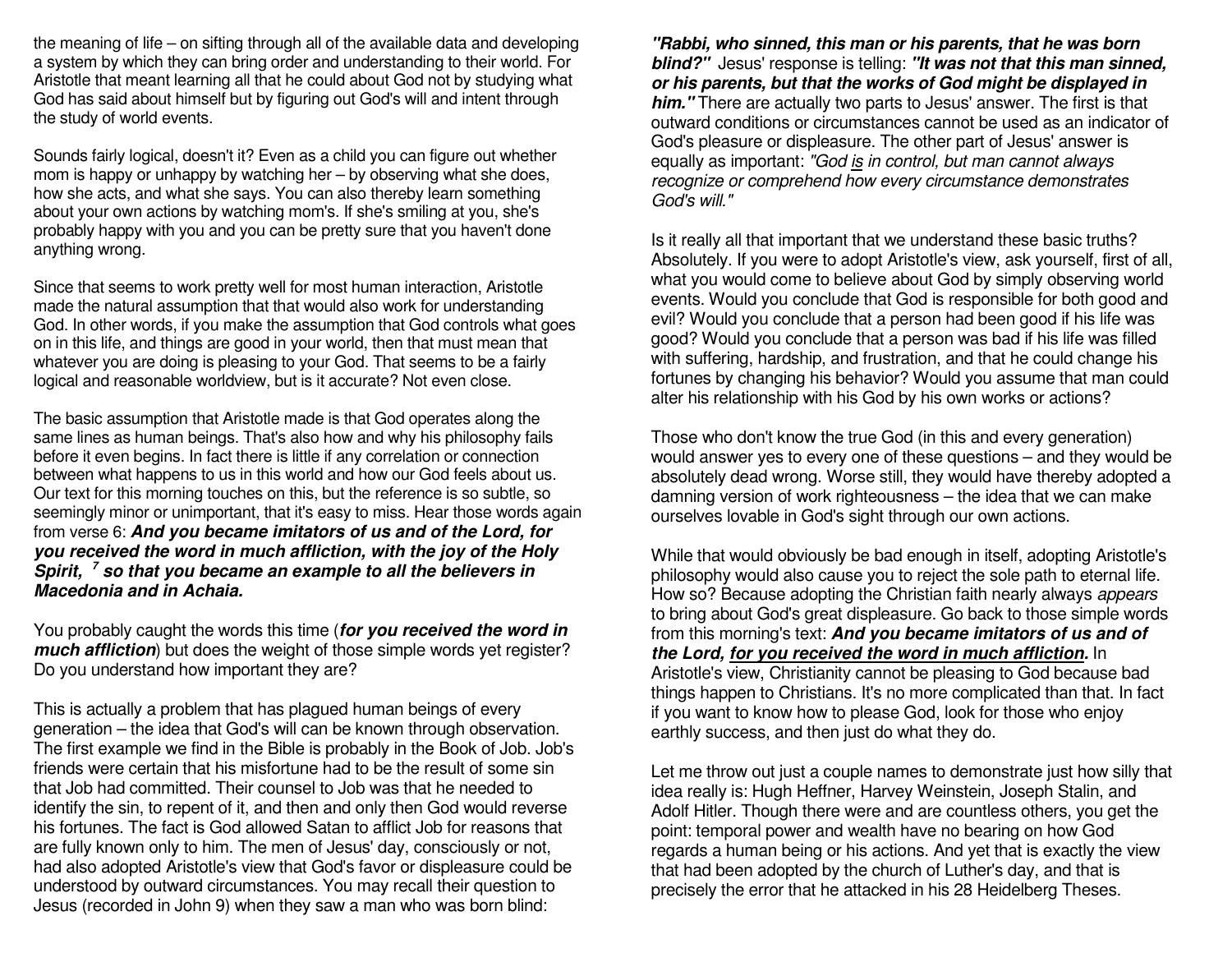Clearly the need for an ongoing reformation still exists since Aristotle's error has again been adopted not just by society but by many Christian denominations. Luther identified the problem as the difference between the Theology of Glory and the Theology of the Cross. The Theology of Glory is the notion that Christians can and should prosper and thrive in this world. In general, that means that the better you live your life, the more glorious it will be, and therefore the more your God will bless you.

God in his Word teaches almost just the opposite. He teaches the Theology of the Cross, which can also be characterized as the Theology of Suffering. Jesus repeatedly warned us that this is what we should expect – just as he both expected and received no less. That doesn't mean, of course, that God doesn't and won't bless us or that life for the child of God will be an uninterrupted succession of bad. It means that we don't base our relationship with our God on what we can observe but on what he tells us in his Word. There he tells us that his love for us never changes, never diminishes or fades, never is in doubt. Our relationship with our God was permanently established when Jesus Christ paid for every single one of our sins on Calvary.

Go back for just a moment to our text. The Holy Spirit through Paul praised the faith of the Christians in Thessalonica. He reminded them that God had chosen them to spend eternity with him in heaven, that that this remains true regardless of the hardships they were suffering because of their allegiance to the One True Triune God. That same truth was conveyed by Paul to Christians wherever he ministered, because the same truths applied. From Acts 14: **"When they had preached the gospel to that city and had made many disciples, they returned to Lystra and to Iconium and to Antioch, <sup>22</sup> strengthening the souls of the disciples, encouraging them to continue in the faith, and saying that through many tribulations we must enter the kingdom of God."**Not that the hardship wasn't just in this place or that place; it was everywhere that individuals turned from unbelief to faith in Jesus Christ.

God's Word consistently teaches not a Theology of Glory but a Theology of the Cross, of suffering. It was always that way among God's Old Testament children, it reached its darkest depths in connection with our Savior and what he endured to pay our sin-debt, and that same Savior has warned us it will continue until he returns. Do not allow this fact of life to turn you from the path that you are on – the only path that leads to God's heaven. Have the wisdom to see through the hardship, frustration, and heartache and to recognize not only that God is in control at all times, but that the love of your Creator Savior-God is both perfect and perfectly

consistent. Jesus, through his suffering, established that relationship for us. Amen.

### **Scripture Readings**

ESV **Isaiah 45:1-7** Thus says the LORD to his anointed, to Cyrus, whose right hand I have grasped, to subdue nations before him and to loose the belts of kings, to open doors before him that gates may not be closed: <sup>2</sup> "I will go before you and level the exalted places, I will break in pieces the doors of bronze and cut through the bars of iron,  $31$  will give you the treasures of darkness and the hoards in secret places, that you may know that it is I, the LORD, the God of Israel, who call you by your name. <sup>4</sup> For the sake of my servant Jacob, and Israel my chosen, I call you by your name, I name you, though you do not know me. <sup>5</sup> I am the LORD, and there is no other, besides me there is no God; I equip you, though you do not know me,  $6$  that people may know, from the rising of the sun and from the west, that there is none besides me; I am the LORD, and there is no other.  $\frac{7}{1}$  form light and create darkness, I make well-being and create calamity, I am the LORD, who does all these things.

ESV **Matthew 22:15-22** Then the Pharisees went and plotted how to entangle him in his words. <sup>16</sup> And they sent their disciples to him, along with the Herodians, saying, "Teacher, we know that you are true and teach the way of God truthfully, and you do not care about anyone's opinion, for you are not swayed by appearances. <sup>17</sup> Tell us, then, what you think. Is it lawful to pay taxes to Caesar, or not?" <sup>18</sup> But Jesus, aware of their malice, said, "Why put me to the test, you hypocrites? <sup>19</sup> Show me the coin for the tax." And they brought him a denarius. And Jesus said to them, "Whose likeness and inscription is this?" <sup>21</sup> They said, "Caesar's." Then he said to them, "Therefore render to Caesar the things that are Caesar's, and to God the things that are God's." <sup>22</sup> When they heard it, they marveled. And they left him and went away.